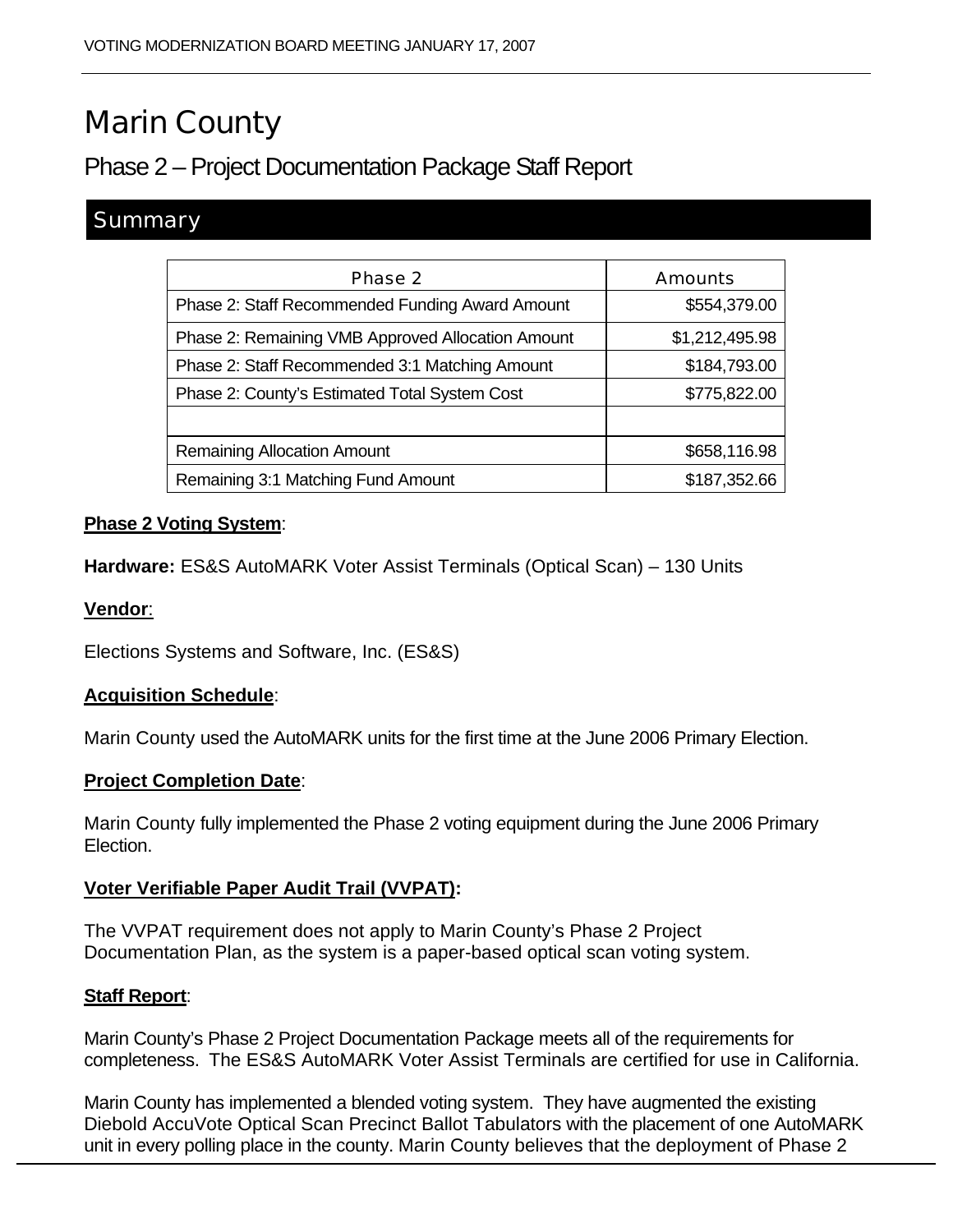Marin County Phase 2 Project Documentation Package Staff Report

AutoMARK Voter Assist Terminal optical scan units brings the county into compliance with the Help America Vote Act (HAVA) and the state accessibility requirements, as the AutoMARK units allow voters with a variety of disabilities to vote privately and independently.

Marin County's blended voting system has gained permanent approval for use by the Secretary of State with the caveat that the county adhere to the "Official Use Procedures" adopted for use of the ES&S AutoMark in conjunction with the Diebold GEMS/Accuvote-OS system.

Marin County fully implemented the deployment of the AutoMARK units in the June 2006 Primary Election. The county printed information about the new accessible voting equipment in their county sample ballots, and enhanced their poll worker training to include specific information on how to use the AutoMARK units. While there was minimal use of the AutoMARK units during the past two statewide elections, the county has committed to tracking the usage of this equipment and has solicited feedback from voters about how to improve future use.

Marin County plans to continue upgrading their voting equipment through a Phase 3 Plan. The county's ultimate goal is to achieve optimal integration of the optical scanner and ballot marking devices and to maintain compliance with state and federal voting system requirements.

The "Unity on-Line" voting software listed in Marin County's contract with ES&S has not yet gained certification in California and, therefore, would not be eligible for reimbursement under Proposition 41.

Marin County will only receive VMB payments once it has submitted detailed invoices for its certified voting equipment. Please note that the staff-proposed funding award is based upon allowable reimbursement under Proposition 41 only for voting equipment hardware and software. The election support services and installation line items listed in the Marin County contract with ES&S would not be covered as reimbursable claims under Proposition 41.

#### **Staff Recommendation**:

It is our recommendation that Marin County's Phase 2 Project Documentation Plan be approved and a Funding Award letter be issued in the amount of \$554,379.00.